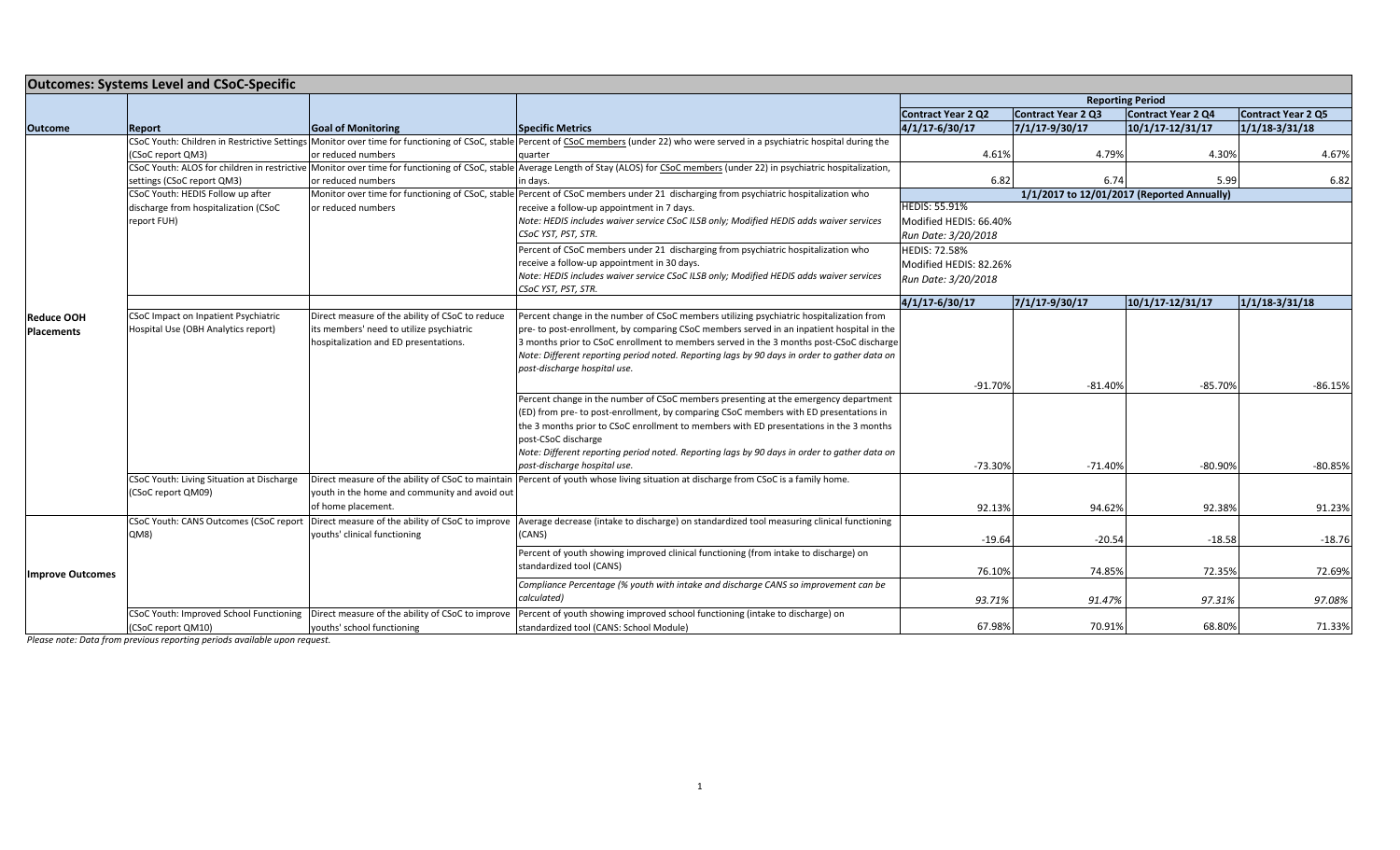| <b>Process Indicator: Youth Receiving Services in their Homes and Communities</b> |                                                                                                                                    |                                                                                                         |                                                                                                                                                               |                            |                            |                                 |                            |  |  |
|-----------------------------------------------------------------------------------|------------------------------------------------------------------------------------------------------------------------------------|---------------------------------------------------------------------------------------------------------|---------------------------------------------------------------------------------------------------------------------------------------------------------------|----------------------------|----------------------------|---------------------------------|----------------------------|--|--|
| <b>Process</b>                                                                    |                                                                                                                                    |                                                                                                         |                                                                                                                                                               | <b>Reporting period</b>    |                            |                                 |                            |  |  |
| Indicator                                                                         | <b>Report</b>                                                                                                                      | <b>Goal of monitoring</b>                                                                               | <b>Specific Metrics</b>                                                                                                                                       | 4/1/17-6/30/17             | 7/1/17-9/30/17             | 10/1/17-12/31/17 1/1/18-3/31/18 |                            |  |  |
| <b>Increase</b><br><b>Utilization</b><br>of HCBS                                  | <b>CSoC Youth: Access to</b><br>Wraparound (CSoC report<br>QM12)                                                                   | <b>Ensure that</b><br>Wraparound is<br>accessible and<br>responsive to<br>immediate needs.              | <b>IPercent of CSoC members for whom:</b><br>Timely referral standard was met<br>Timely first contact standard was met<br>Timely face-to-face contact was met | 60.12%<br>95.87%<br>71.69% | 92.76%<br>92.65%<br>70.17% | 95.16%<br>94.49%<br>70.96%      | 72.10%<br>94.12%<br>69.90% |  |  |
|                                                                                   | <b>CSoC Youth: Enrollment</b><br>and Agency Involvement<br>(CSoC reports QM6)                                                      | Monitor number of<br>youth in CSoC and<br>agency involvement.                                           | Total number of CSoC Enrollees<br>Number of CSoC Enrollees involved with OJJ                                                                                  | 2735<br>328                | 2095<br>309                | 2666<br>299                     | 2947<br>341                |  |  |
|                                                                                   |                                                                                                                                    |                                                                                                         | Number of CSoC Enrollees involved with DCFS                                                                                                                   | 216                        | 236                        | 244                             | 251                        |  |  |
|                                                                                   | <b>CSoC Youth: Utilization of</b><br>Natural Supports (CSoC<br>report QM13)                                                        | <b>Ensure Wraparound</b><br>is helping families<br>build sustainable<br>teams with natural<br>supports. | Percent of CSoC members who have at least one<br>natural/informal support person on their Child and<br>Family Team.                                           | 90.90%                     | 89.70%                     | 87.40%                          | 89.80%                     |  |  |
|                                                                                   | <b>CSoC Youth: Youth</b><br>receiving services in<br>sufficient amount,<br>frequency, and duration<br>(CSoC report POC 6)<br>need. | Ensure that CSoC<br>access the services                                                                 | Percent of members receiving services in sufficent<br>members are able to amount, frequency, and duration.<br>Month 1 of reporting quarter                    | 81.41%                     | 67.78%                     | 93.57%                          | 92.41%                     |  |  |
|                                                                                   |                                                                                                                                    | that their CFT<br>determined they                                                                       | <b>Month 2</b> of reporting quarter                                                                                                                           | 77.07%                     | 76.71%                     | 93.93%                          | 93.30%                     |  |  |
|                                                                                   |                                                                                                                                    |                                                                                                         | <b>Month 3</b> of reporting quarter                                                                                                                           | 73.76%                     | 87.68%                     | 94.76%                          | 94.20%                     |  |  |

*Please note: Data from previous reporting periods available upon request.*